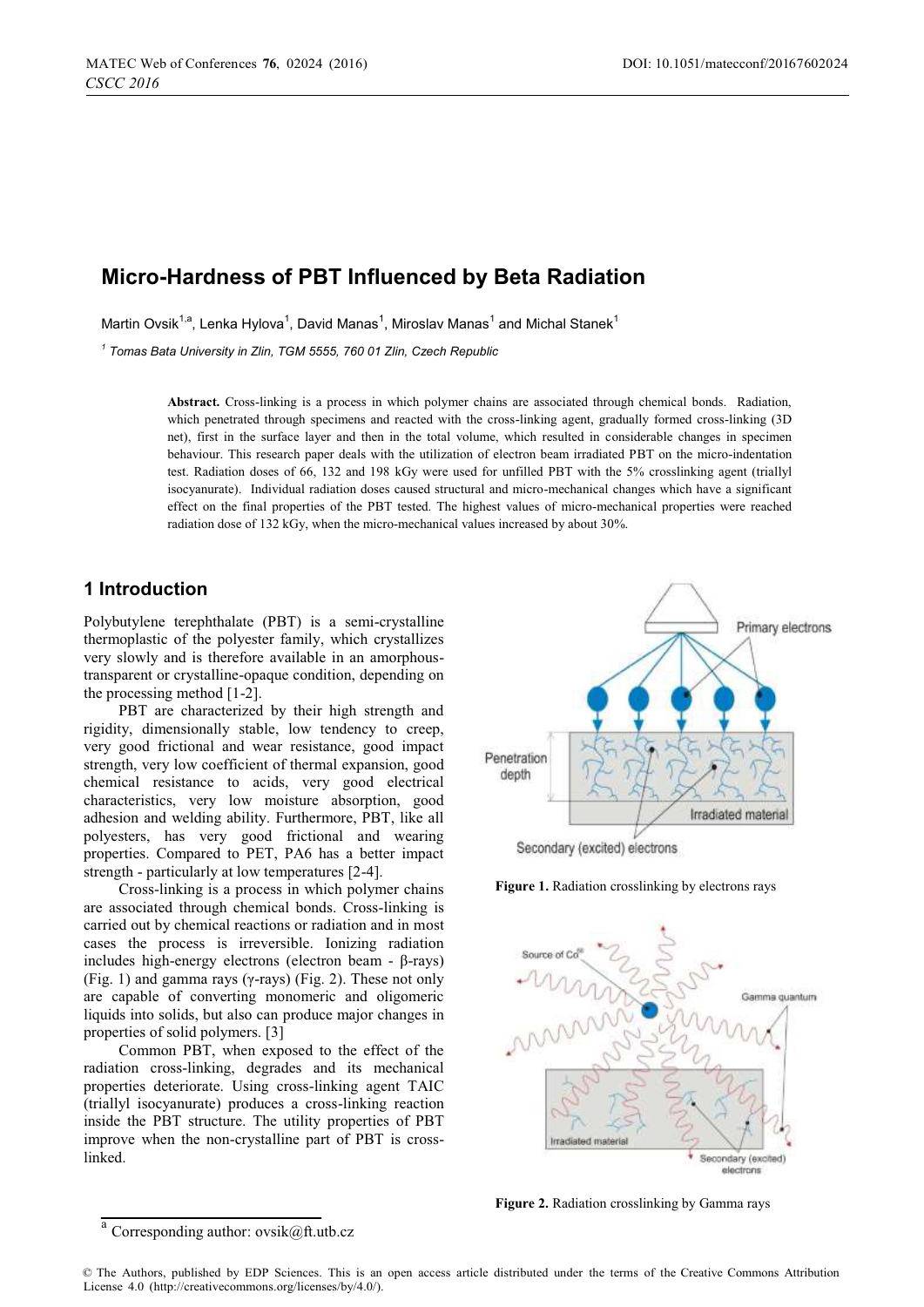The thermoplastics which are used for production of various types of products have very different properties. Standard polymers which are easy obtainable with favorable price conditions belong to the main class. The disadvantage of standard polymers is limited both by mechanical and thermal properties. The group of standard polymers is the most considerable one and its share in the production of all polymers is as high as 90% [1] [5].



**Figure 3.** Upgrading properties by radiation cross-linking

The aim of this paper is to study the effect of ionizing radiation with different doses, on micromechanical properties of PBT and compare these results with those of non-irradiated samples. These tested polymers find a broad application in many branches of industry and in daily life as well.

# **2 Experimental**

#### **2.1 Material**

For this experiment Polybutylene terephthalate PBT V-PTS-CREATEC-B3HZC \* M800/25, PTS Plastics Technology Service, Germany, was used. The material already contained a special cross-linking agent TAIC (5 volume %), which should enable subsequent crosslinking by ionizing  $β$  – radiation.

# **2.2 Sample preparation**

The samples were made using the injection molding technology on the injection molding machine Arburg Allrounder 470H. Processing temperature 225–255 °C, mold temperature 70 °C, injection pressure 90 MPa, injection rate 50 mm/s. It was used normalized specimen measuring 80x10x4 mm.

### **2.3 Irradiation**

The prepared specimens were irradiated with doses of 0, 66, 132 and 198 kGy at BGS Beta-Gamma Service GmbH & Co. KG, Germany.

#### **2.4 Micro-indentation**

Micro-indentation test were performed using a Microindentation tester (Micro Combi Tester), CSM Instruments (Switzerland) according to the CSN EN ISO 14577. The tip is made of diamond having the shape of a cube corner (Vickers). In the present study, the maximum load used was 0.5 N and loading rate (and unloading rate) was 1 N/min. A holding time was 90 s at the indentation and 21600 s at the creep.



**Figure 4.** Micro-indentation tester

The indentation hardness  $(H_{IT})$  was calculated as maximum load  $(F_{max})$  to the projected area of the hardness impression  $(A_p)$  and the indentation modulus  $(E_{IT})$  is calculated from the Plane Strain modulus  $(E^*)$ using an estimated sample Poisson's ratio (ν) according to [5-7]:

$$
H_{IT} = \frac{F_{\text{max}}}{A_p} \tag{1}
$$

$$
E_{\text{H}} = E^* \cdot (1 - v_s^2) \tag{2}
$$

Measurement of all above mentioned properties was performed 10 times to ensure statistical correctness.

# **3 Results and discussion**

Radiation, which penetrated through specimens and reacted with the cross-linking agent, gradually formed cross-linking (3D net), first in the surface layer and then in the total volume, which resulted in considerable changes in specimen behaviour.

Micro-indentation characteristics determined by DSI method are depicted in Fig. 1 and 2. They characterize course of loading force in dependence on indentor penetration depth, which gives an idea about course of instantaneous values of observed micromechanical properties.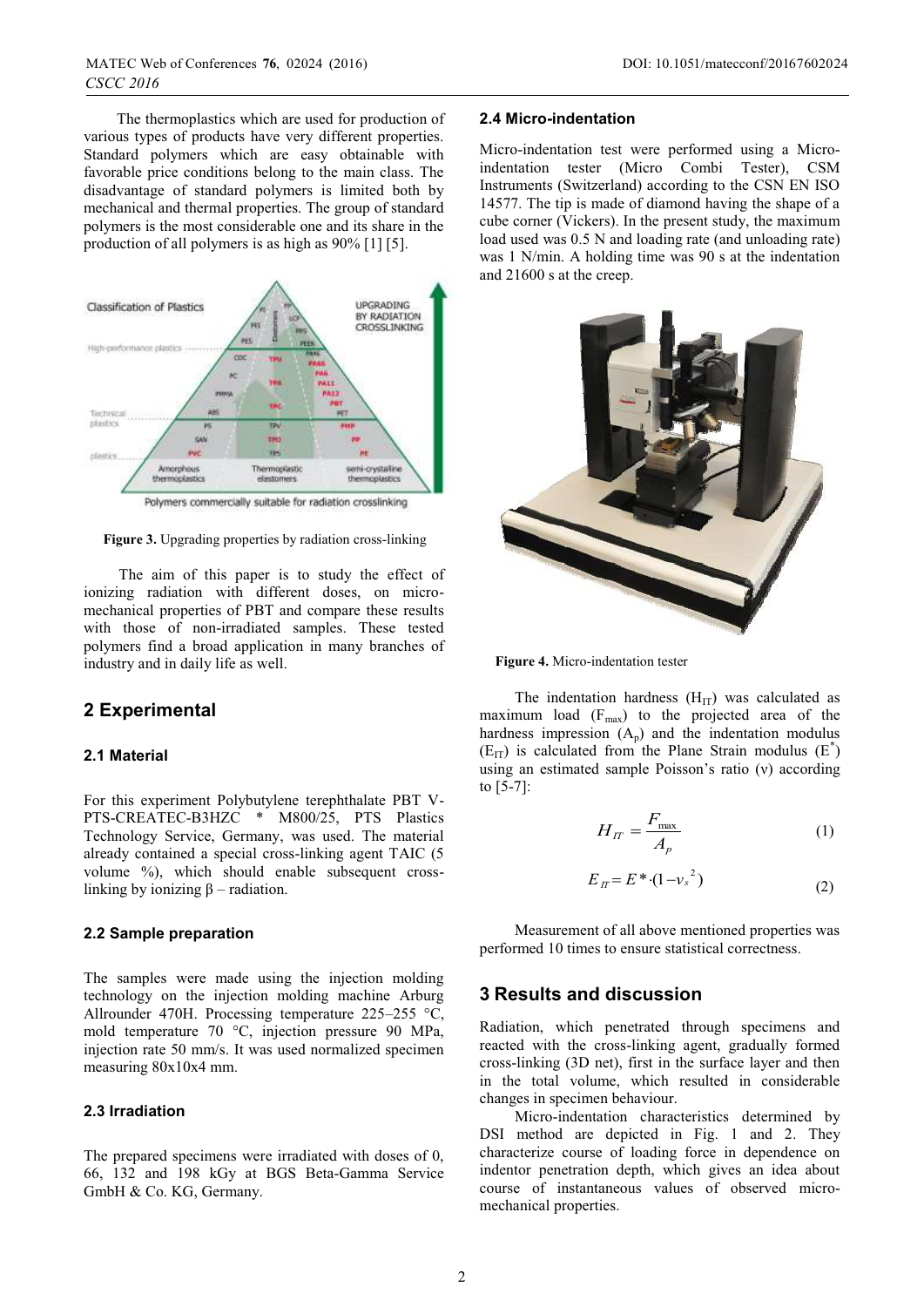

**Figure 5.** Indentation characteristic of irradiated PBT



**Figure 6.** Indentation characteristic of irradiated PBT



**Figure 7.** Indentation hardness  $(H_{IT}, HV_{IT})$ 

It demonstrated the influence of radiation on the change of micro-mechanical properties in the surface layer of specimens. The non-irradiated material showed low hardness as well as increasing impression of the indenter in the surface layer. On the contrary, the irradiated PBT showed considerably smaller depth of the impression of the indenter which can signify greater resistance of this layer to wear (Fig. 5 and Fig. 6).

The values measured during the micro-indentation test showed that the lowest values of indentation hardness and Vickers hardness ( $H_{IT}$  = 76 MPa,  $HV_{IT}$  = 7 Vickers) were found for the non-irradiated PBT. On the contrary, the highest values of indentation hardness and Vickers hardness ( $H_{IT}$  = 100 MPa,  $HV_{IT}$  = 9 Vickers) were obtained for PBT irradiated by a dose of 132 kGy (by

30% higher in comparison with the non-irradiated PBT), as can be seen at Fig. 7.

In the case of indentation modulus the highest value was found for PBT irradiated by the radiation dose of 132 kGy ( $E_{IT}$  = 1.8 GPa). The smallest value of indentation modulus was found for non-irradiated PBT ( $E_{IT}$  = 1.4 GPa). The increase of the value of PBT irradiated by the radiation dose of 132 kGy was by 31% in comparison to the non-irradiated PBT (Fig. 8).

Very important values were found for indentation creep  $(C_{IT})$ . The lowest value of indentation creep was measured at radiation dose of 132 kGy ( $C_{IT}$  = 14.7%). The highest indentation creep value measured at nonirradiated PBT ( $C_{IT}$  = 28.2%). Decrease in creep values was 92% for irradiated PBT compared to the nonirradiated one as is seen at Fig. 11.



**Figure 8.** Indentation Modulus  $(E_{IT})$ 



**Figure 9.** Elastic and plastic part of deformation work

Other important material parameters obtained during the micro-indentation test were elastic and plastic deformation work. The greatest values of plastic and elastic deformation work and coefficient of back deformation  $\eta_{IT}$  were obtained for non-irradiated PBT (W<sub>el</sub> = 1.6  $\mu$ J, W<sub>pl</sub> = 2.2  $\mu$ J, n<sub>IT</sub> = 42.2 %,). The lowest values of  $W_{el}$ ,  $W_{pl}$  and  $\eta_{IT}$  were obtained for PBT irradiated with dose of 132 kGy (Wel = 1.3  $\mu$ J, Wpl = 1.9  $\mu$ J, nIT = 41.6 %,). Radiation of specimens caused lower